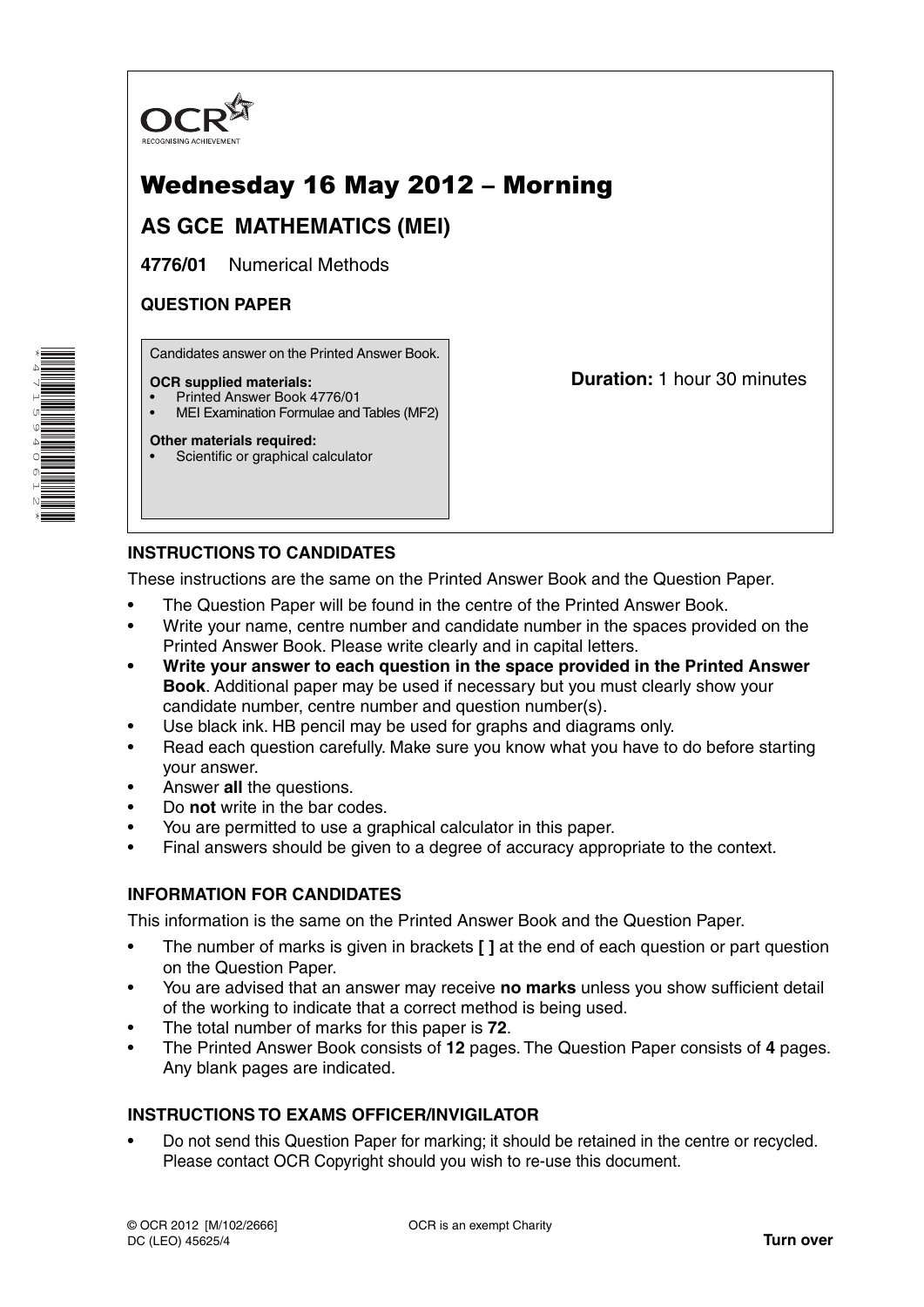### **Section A** (36 marks)

**1** Use Lagrange's method to find the equation of the quadratic curve  $y = f(x)$  that passes through the following data points.

| $\qquad \qquad -$ |  |  |  |
|-------------------|--|--|--|
|                   |  |  |  |

Hence find the value of *x* for which  $f(x)$  is a maximum. [7]

- **2** The number *X* is an approximation to an exact value *x*, and  $X = x(1 + r)$ .
	- **(i)** Show that *r* is the relative error in *X*. **[2]**
- **(ii)** Use the binomial theorem to show that  $X^n \approx x^n(1 + nr)$  provided *r* is small. [2]
	- **(iii)** The number *Y* is an approximation to an exact value *y*. The relative error in *Y* is 2%. State the approximate relative errors in

\n- (A) 
$$
Y^3
$$
 as an approximation to  $y^3$ ,
\n- (B)  $\frac{1}{Y}$  as an approximation to  $\frac{1}{Y}$ .
\n
\n[3]

- **3** (i) Show that the equation  $x^5 = x^4 + 2$  has a root in the interval [1, 2].
	- **(ii)** Use the Newton-Raphson method to find this root correct to 6 decimal places. **[6]**
- **4** The function  $g(x)$  has the values shown in the table.

| $\boldsymbol{x}$ |          |          |          |          |  |
|------------------|----------|----------|----------|----------|--|
| g(x)             | 0.820 86 | 0.780 82 | 0.742 73 | 0.672 05 |  |

**(i)** Find three estimates of  $g'(5)$  using the forward difference method with  $h = 0.4, 0.2, 0.1$ . [3]

 **(ii)** Use these estimates to show that the forward difference method has first order convergence. **[3]**

 **(iii)** Give the value of g′(5) to the accuracy that is justified, explaining your reasoning. **[2]**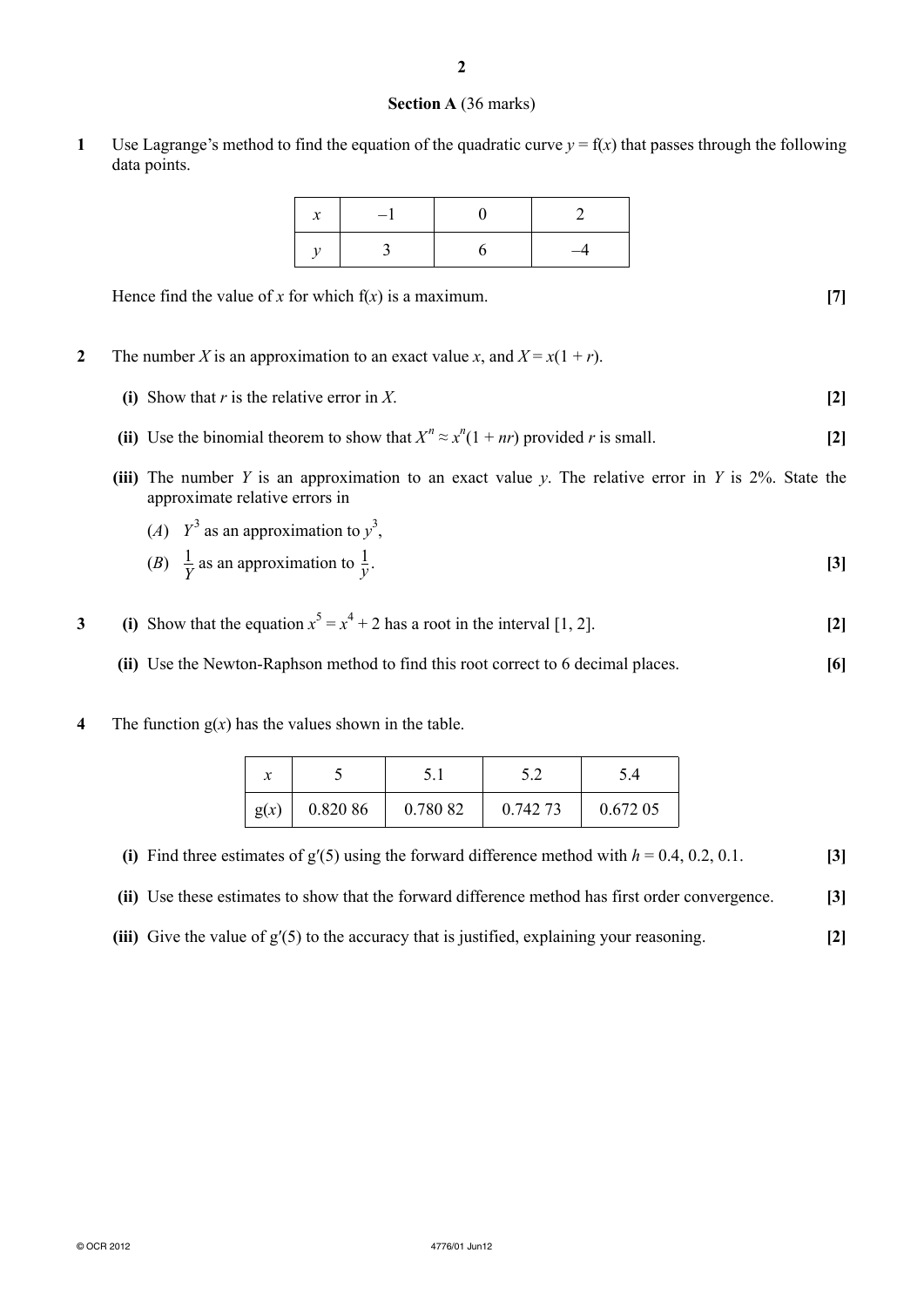**5** The cells of a spreadsheet have the formulae shown in Fig. 5a. The values displayed by the spreadsheet are shown in Fig. 5b.

|                | A            | B        | C           |                | A          | В | C |
|----------------|--------------|----------|-------------|----------------|------------|---|---|
|                | 0.6          |          |             |                | 0.6        |   |   |
| $\overline{2}$ | $= A1 - 0.2$ |          |             | $\overline{2}$ | 0.4        |   |   |
| 3              | $=$ A2-0.2   |          |             | 3              | 0.2        |   |   |
| 4              | $= A3 - 0.2$ | $= A4+1$ | $=$ B4 $-1$ | 4              | $-5.5E-17$ |   |   |



- **(i)** State what the entry in cell A4 of Fig. 5b means. Explain why it is not zero. **[3]**
- **(ii)** What can you deduce about the way the spreadsheet stores and displays numbers from the values shown in cells B4 and C4? **[3]**

#### **Section B** (36 marks)

**6** The table below gives some values of a function  $f(x)$ .

| $\bullet$<br>∼ |                        | 0.25 | 0.5 |  |                                                      | ن .                            |  |
|----------------|------------------------|------|-----|--|------------------------------------------------------|--------------------------------|--|
| f(x)           | $1.00000$ <sup>1</sup> |      |     |  | 1.060 51   1.116 87   1.168 88   1.216 32   1.259 01 | 1.296 78   1.329 49   1.357 07 |  |

In this question, you are required to find estimates of the integral  $\int_0^2$  $\int_0^{\infty} f(x) dx$ .

(i) Find trapezium rule estimates  $T_1$ ,  $T_2$ ,  $T_4$ ,  $T_8$  with  $h = 2, 1, 0.5, 0.25$  respectively.

Find the values of  $\frac{T_4 - T_2}{T_1 - T_1}$  $\frac{T_4 - T_2}{T_2 - T_1}$  and  $\frac{T_8 - T_4}{T_4 - T_2}$  $\frac{8}{T_4 - T_2}$ . State what these values indicate about the trapezium rule. [7]

 **(ii)** Use your trapezium rule estimates from part **(i)** to find three Simpson's rule estimates of the integral.

Calculate the ratio of differences for these estimates. What does this value indicate about Simpson's rule? **[6]**

**(iii)** State, with reasons, the value of the integral to the accuracy that is justified if the given values of  $f(x)$ are exact.

Hence give a range within which the value of the integral lies if the given values of  $f(x)$  had been rounded to 5 decimal places. **[5]**